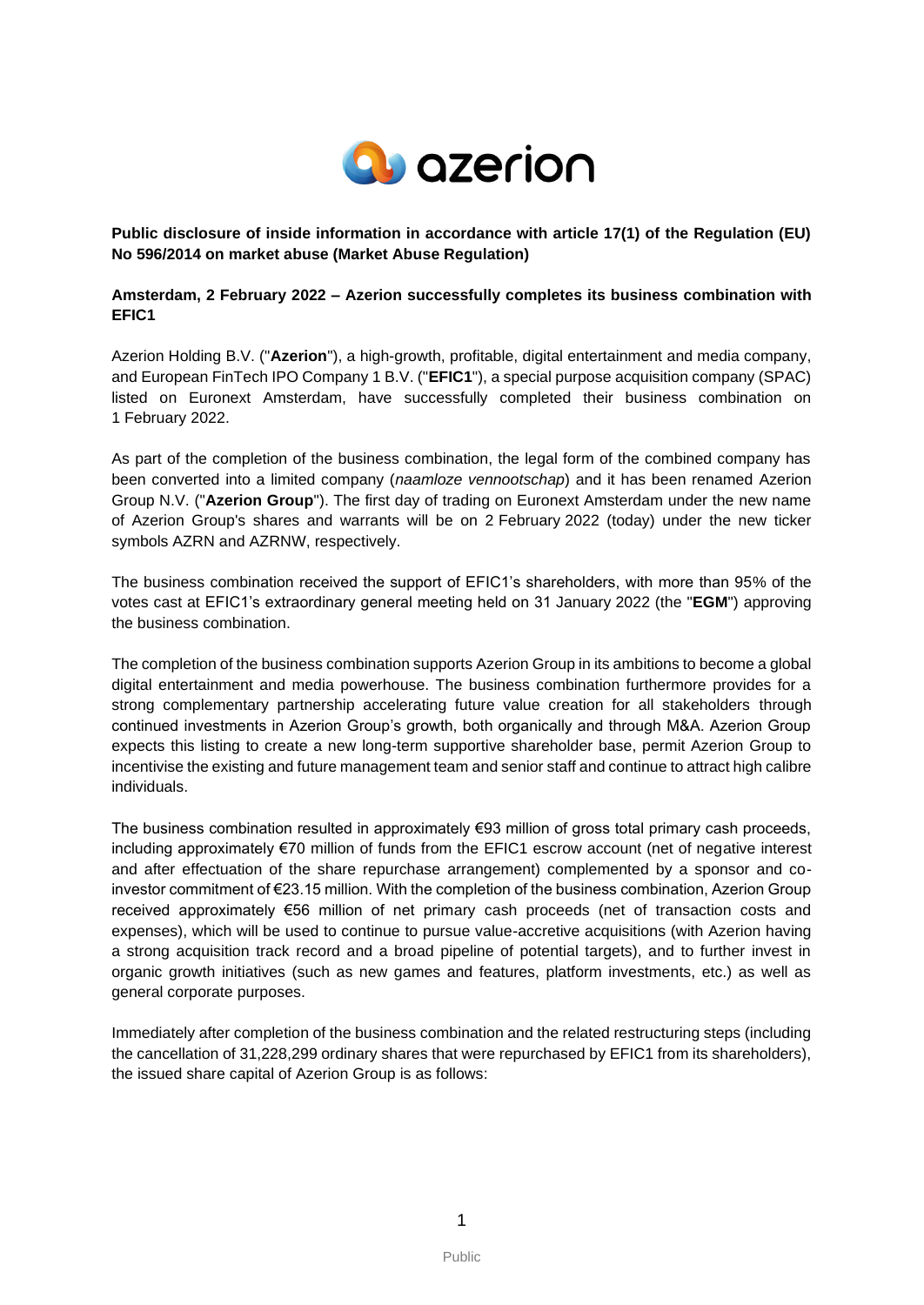| Type of security                         | # <sup>1</sup> |
|------------------------------------------|----------------|
| <b>Ordinary Shares (excl. treasury)</b>  | 111,483,296    |
| Ordinary Shares in treasury <sup>2</sup> | 70,078,452     |
| <b>Total Ordinary Shares</b>             | 181,561,748    |
| <b>Capital Shares</b>                    | 22             |
| <b>Conditional Special Shares</b>        | 1,152,886      |
| Warrants <sup>3</sup>                    | 12,736,605     |

*Please see section 6.4. "Description of Securities" in the EFIC1 Shareholders Circular dated 13 December 2021 for a description of the classes of securities of Azerion Group.*

1. Excluding any conditional and unconditional option rights and Founder Warrants existing at the date of this press release, which in aggregate entitle the holders to receive up to a maximum of 24,160,245 Ordinary Shares. 2. The Ordinary Shares in treasury can be used for acquisitions, exercise of warrants and option rights and other general funding purposes.

3. The outstanding Warrants listed on Euronext Amsterdam at the date of this press release entitle the holders to receive up to 12,736,605 Ordinary Shares.

Immediately after completion of the business combination, the ownership percentages of Ordinary Shares are as follows:

| <b>Shareholder</b>                               | % Ordinary Shares <sup>4</sup> |
|--------------------------------------------------|--------------------------------|
| Principion Holding B.V. <sup>5</sup>             | $74.3\%$ <sup>6</sup>          |
| Azerion former depositary receipt holders        | 7.5%                           |
| Azerion former stock appreciation rights holders | $4.0\%$ <sup>7</sup>           |
| Former EFIC1 converted special shares holders    | 5.9%                           |
| <b>Other Shareholders</b>                        | 8.3%                           |
| Total                                            | 100.0%                         |

*Based on Azerion Group's information. Actual share ownership percentages and regulatory filings and notifications of ownership percentages may differ.*

4. Excluding treasury shares as well as any conditional and unconditional option rights and Founder Warrants existing at the date of this press release, which in aggregate entitle the holders to receive up to a maximum of 24,160,245 Ordinary Shares.

5. An entity controlled by Azerion's co-founders and co-CEOs.

6. Including shares held for settlement of future acquisition-related earn out and other obligations.

7. Excluding shares held for settlement of future acquisition-related earn out and other obligations.

Atilla Aytekin, co-founder and co-CEO of Azerion says: "*Today marks an important step for Azerion, and we are excited to finally enter the public markets and continue to grow and advance our platform whilst raising our profile amongst our customer and partner groups and talented workforce globally. We are proud to achieve this important milestone, and we look forward to our next growth phase and future*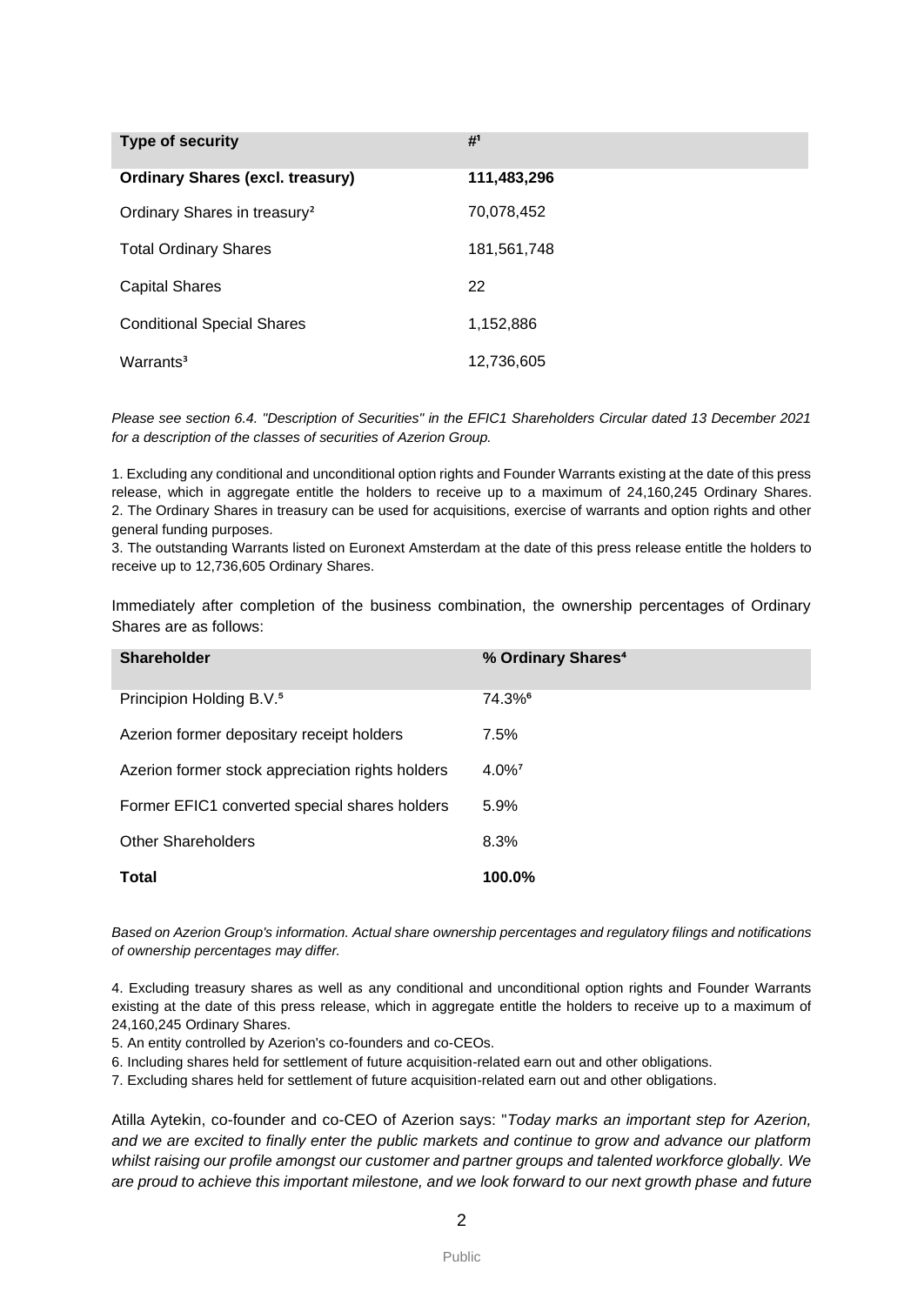*as a public company. I am grateful to the entire Azerion team for all their hard work, which has brought us to this pivotal moment, and for the dedicated support of our partner EFIC1.*"

Martin Blessing, former Chief Executive Officer of EFIC1, adds: "*The journey of our SPAC EFIC1 comes to a successful end while the exciting journey of Azerion as a listed company starts now. The whole EFIC1 team thanks its shareholders for their support. We look forward to continuing our partnership with Azerion over the long term and wish the company, its founders, employees and shareholders success as they continue their impressive growth story.*"

To celebrate the completion of the business combination, the management team of Azerion Group will ring the opening bell at Euronext Amsterdam at 09.00 CET on 2 February 2022. A live stream of the event and replay can be accessed via this [link.](https://channel.royalcast.com/azerion/#!/azerion/20220202_1)

## **Advisers**

Credit Suisse Bank (Europe), S.A. acted as capital markets adviser, Hogan Lovells International LLP acted as legal adviser and ABN AMRO Bank N.V acted as financial adviser to EFIC1.

N.M. Rothschild & Sons Limited acted as financial adviser, Stibbe N.V. acted as legal adviser, and Citigroup Global Markets Europe AG and Jefferies GmbH as capital markets advisers to Azerion.

ABN AMRO (acting in cooperation with ODDO BHF SCA), ING Bank N.V. and Pareto Securities AB acted as co-capital markets advisers to EFIC1, and Clifford Chance LLP acted as legal adviser to the capital markets advisers.

### **Liquidity Provider**

As from 2 February 2022, Azerion Group will enter into a liquidity provider agreement pursuant to which ABN AMRO Bank N.V. will act as liquidity provider for the trade in listed shares of Azerion Group.

### **PRESS AND INVESTOR INFORMATION**

### **Press Contacts**

For Azerion Group: infolisting@azerion.com or +31 6 28 567 480.

## **Investor Relations**

Azerion Group: [ir@azerion.com.](mailto:infolisting@azerion.com)

**\*\*\***

# **ABOUT AZERION GROUP**

Azerion Group operates a high-growth, EBITDA profitable digital entertainment and media platform. It is a content-driven, technology and data company, serving consumers, digital publishers, advertisers and game creators globally. Azerion Group is engaged in a number of interrelated operating activities including providing technology solutions to automate the purchase and sale of digital advertising inventory for advertisers, publishers and game creators as well as developing, publishing, distributing and operating online social and casual games and digital content.